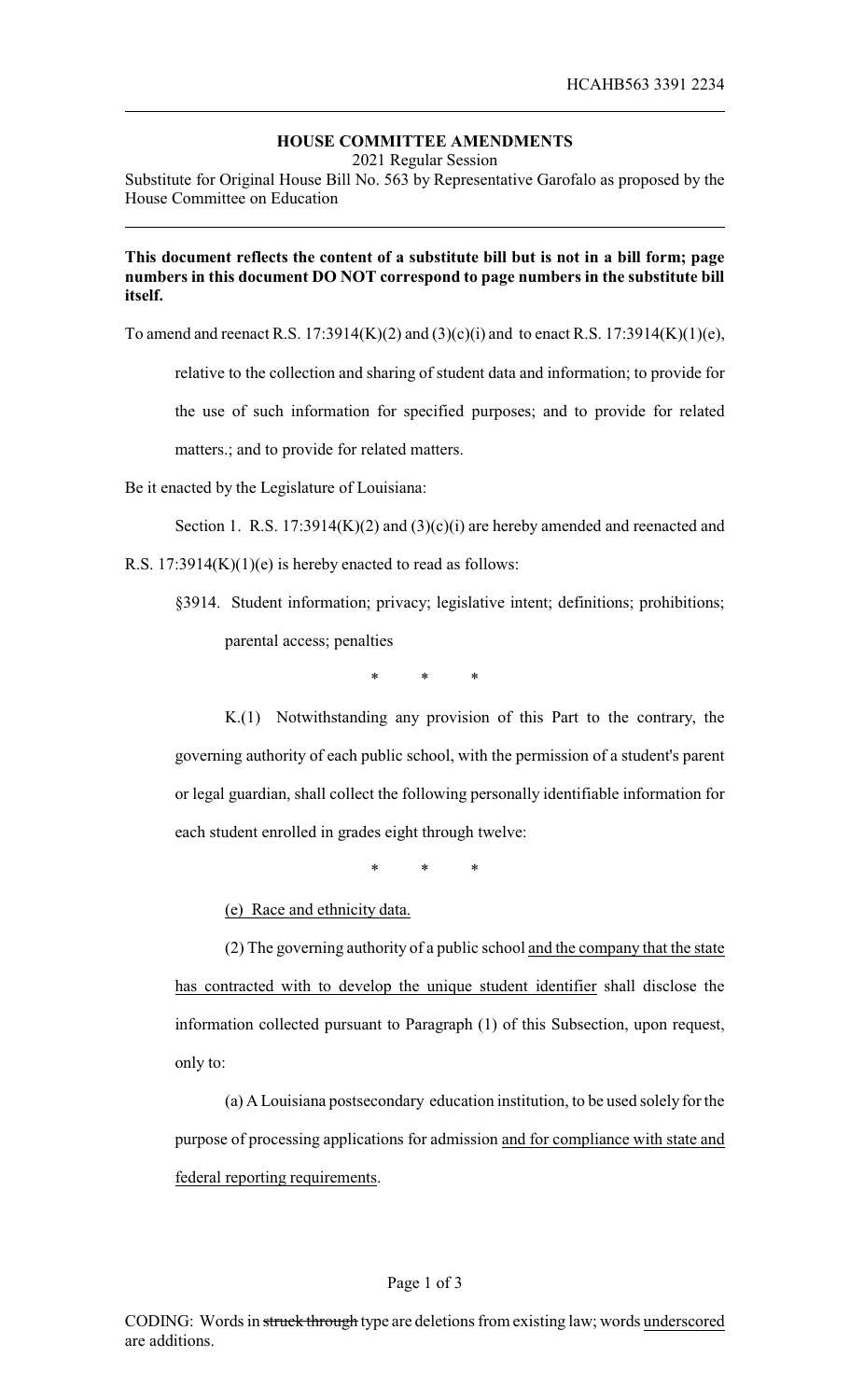(b) The Board of Regents and the Office of Student Financial Assistance, as a program under its jurisdiction, to be used solely for the purpose of processing applications made to the office for state and federal grants and for required grant program reporting, for the purposes of providing reports to each public school governing authority on the postsecondary education remediation needs, retention rates, and graduation rates for each high school under its jurisdiction, and to evaluate comparative postsecondary education performance outcomes based on student transcript data in order to develop policies designed to improve student academic achievement.

(c) The Board of Regents, to be used only by board staff for the purposes of providing reports to each public school governing authority on the postsecondary remediation needs, retention rates, and graduation rates for each high school under its jurisdiction and to evaluate comparative postsecondary performance outcomes based upon student transcript data in order to develop policies designed to improve student academic achievement.

(3)

\* \* \*

(c) The form shall contain the following:

(i) A statement notifying the student's parent or legal guardian exactly what items of student information will be collected and that disclosure of the student information collected will be restricted to Louisiana postsecondary education institutions to be used for the purposes of processing applications for admission and for compliance with state and federal reporting requirements, to the Board of Regents, and to the Office of Student Financial Assistance, as a program under such board's jurisdiction, to be used solely for the purpose purposes of processing applications for admission and for state and federal financial aid, and to the Board of Regents to be used solely for the purposes of for required grant program reporting, for providing reports to the school governing authority on the postsecondary education remediation needs, retention rates, and graduation rates for each high school under its jurisdiction, and for evaluating comparative postsecondaryeducation

## Page 2 of 3